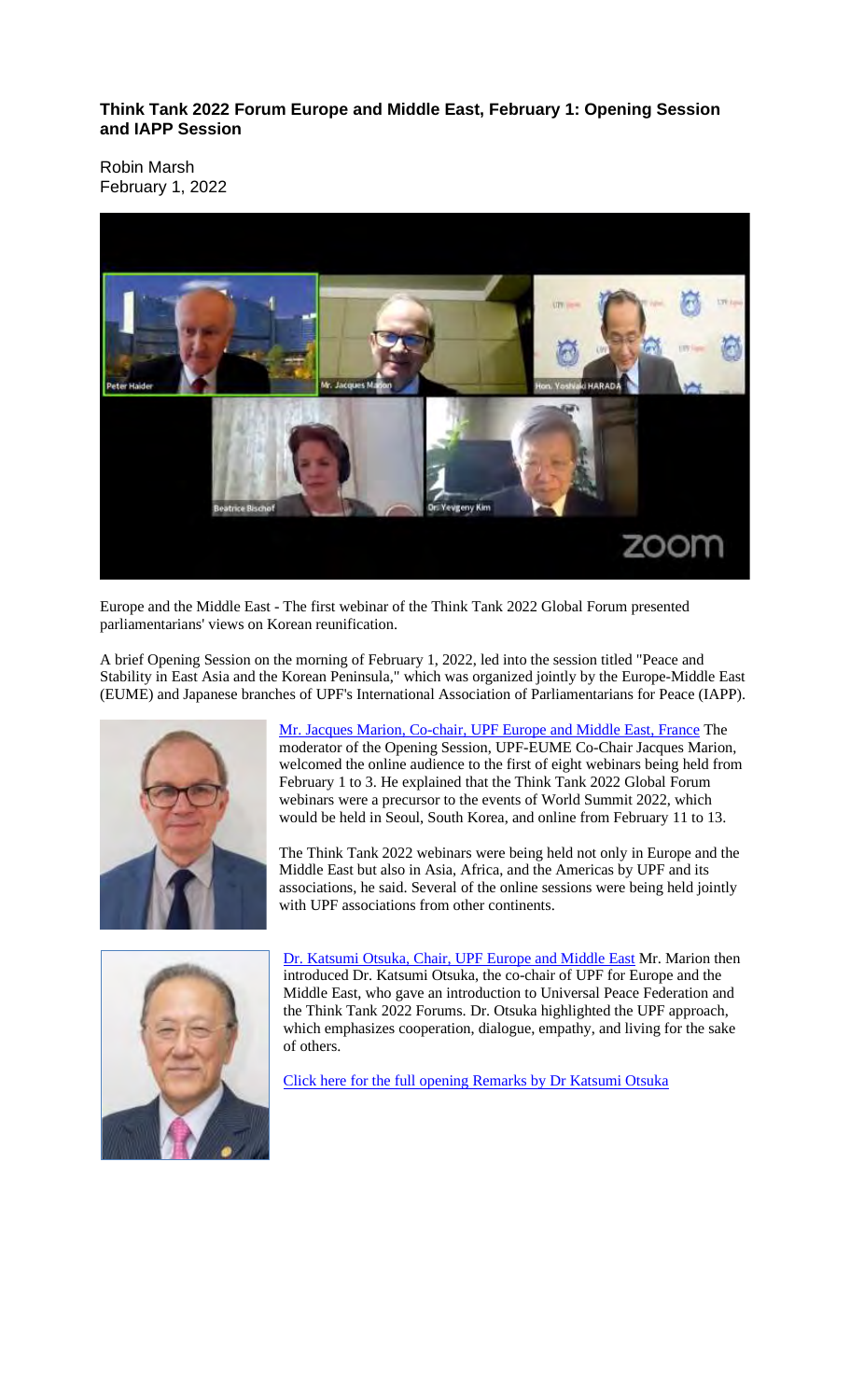



#### Peter Haider, IAPP coordinator for Europe and the Middle East, and

president of UPF-Austria As the IAPP session started, Peter Haider, the IAPP coordinator for Europe and the Middle East, and the president of UPF-Austria, explained that IAPP was established in 2016 in Seoul by UPF cofounder Dr. Hak Ja Han Moon to bring together parliamentarians in the search for peaceful solutions to the world's problems. It was launched in Europe in the United Kingdom's Houses of Parliament in September 2016.

Then IAPP-Japan President Yasushi Matsumoto explained that the association was now officially registered in the Japanese Diet and included 78 current parliamentarians. It had engaged in two-plus-two forums with US congressmen last year and wanted to do the same with EUME politicians.

Dr. Beatrice Bischof, Foreign Affairs Association, Munich, Germany The session moderator was Dr. Beatrice Bischof, a member of the managing board of the Foreign Affairs Association in Munich, Germany, who has specialized in Asian foreign policy issues, including the Korean Peninsula. Her questions to the main speakers revealed a keen understanding of the issues.



Hon. Yoshiaki Harada, Former Minister of Environment; Former Member of the House of Representatives, Japan; President of the IAPP Japan Forum Hon. Yoshiaki Harada, a former Japanese parliamentarian and government minister who is now the president of the IAPP-Japan Forum, highlighted the key points for Japanese foreign policy, such as the tension with China over the Senkaku Islands and its threat to Taiwan; the current Ukraine-Russia tension; and the limitations placed upon military spending since World War II by the Japanese constitution.

The status of the Korean Peninsula is a very important issue for Japan, Hon. Harada said. Japan is watching and hoping for North and South Korea to get together, but Japan does not have an effective role in this issue. Japan has

tensions with the Republic of Korea (South Korea) over the ownership of the Takeshima Islands and the past issue of "comfort women," for example. The North Korean missile tests are a concern for Japan, which would like the DPRK to be much more established within the international community of nations.

Hon. Harada explained that just as the United States returned Okinawa to Japan about 50 years ago, he would like to see Russia return the Kuril Islands to Japan. Another speaker, Dr. Yevgeny Kim of Russia, responded to this by saying that Japan acknowledged the Russian ownership of these islands upon its accession to the United Nations in 1957.

Hon. Harada added that the Japanese government wants to make very clear that China should stop the human rights violations of the Uyghurs. He said he hoped that Chinese human rights issues could be ended during the Winter Olympics.



Hon. Glyn Ford, Former UK Member of the European Parliament; Founder, Track 2 Asia, UK Hon. Glyn Ford from the United Kingdom, a former member of the European Parliament, explained that he has visited the Democratic People's Republic of Korea (North Korea) almost 50 times. Many of those visits were part of a European Union parliamentary delegation. He has had a dialogue with the DPRK International Department for approximately 10 years. Based on these experiences, he has authored two books on North Korea, of which the latest, Talking with North Korea: Ending the Nuclear Standoff, articulates his desire to bring a negotiated solution.

DPRK President Kim Jong Un believes he faces two existential threats, Hon. Ford explained. Externally he feels threatened by the United States, South Korea and Japan. The DPRK spends 25 percent of its budget on the military; however, South Korea outspends North Korea on defense spending by a factor of six. The DPRK spends 50 times less than South Korea, Japan and the United States.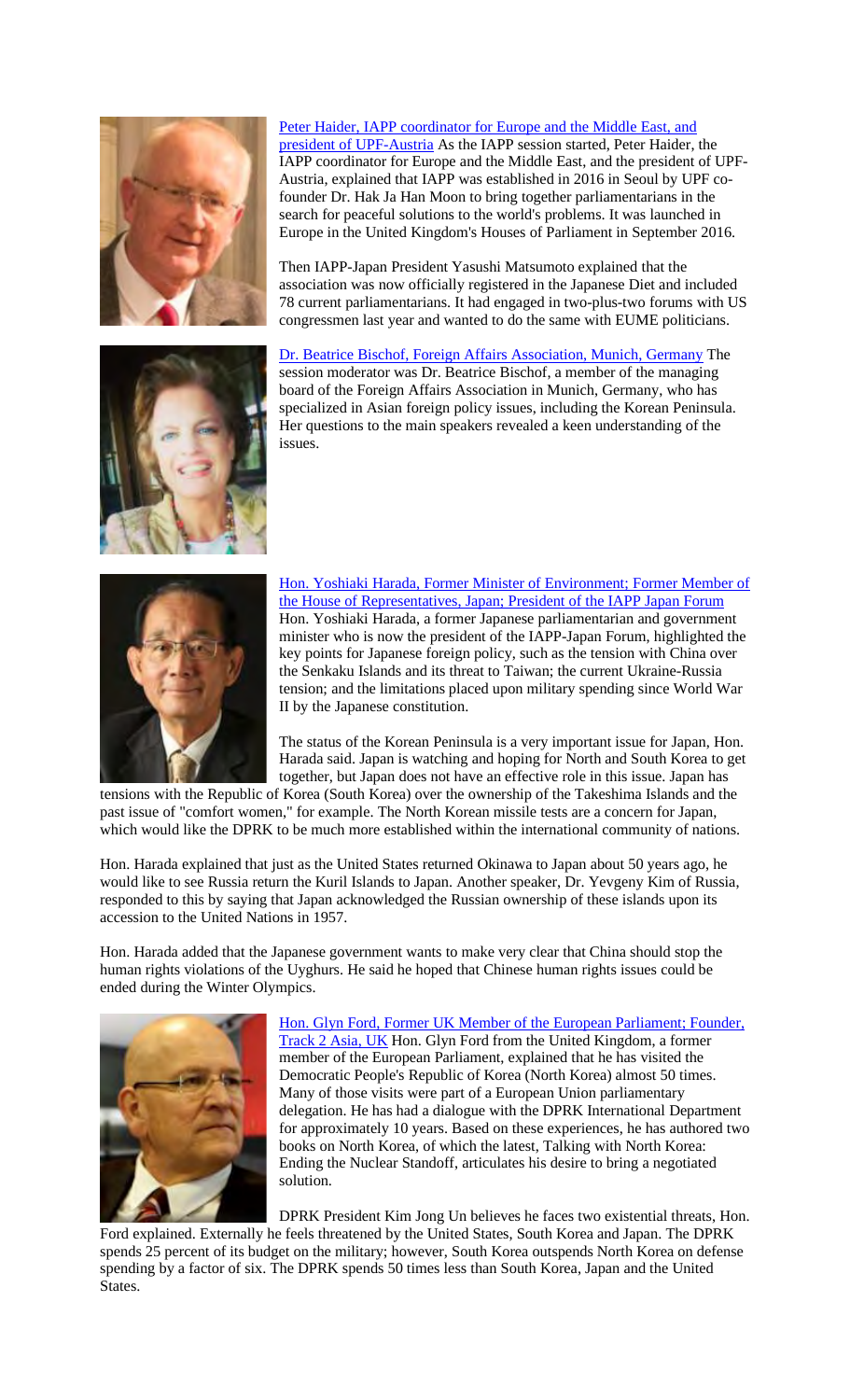Hon. Ford explained the DPRK's perspective by outlining its perceived internal threat. The people who matter in Pyongyang must be able to maintain their standards of living. There is an inherent contradiction, he said, because the development of nuclear weapons brings both the protection that cannot be guaranteed by conventional forces and also the consequent UN sanctions that make economic development very difficult. The DPRK says that, without those sanctions, it could grow its economy like other Asian tigers.

The path to peace is very long and will have to go step by step, maybe over a decade or more, Hon. Ford said. U.S. President Donald Trump was trying to conclude a peace treaty in a short time without going through those steps, he said.

Hon. Ford expressed the view that the DPRK would require a multilateral agreement like the Iranian treaty, the Joint Comprehensive Plan of Action (JCPOA) (China, France, Germany, Russia, the United Kingdom and the United States) or maybe including the Association of Southeast Asian Nations (ASEAN) but also would be looking for \$15 billion to \$20 billion to denuclearize. This would need a wider international donor program, because the United States could not pass this through Congress.

There are new hopes for a Six Party Talk format, he said, maybe with other bodies such as ASEAN or South Asian states. China was very keen for the Six Party Talks to develop, but the widely held DPRK view was that Tokyo was sabotaging them during the administration of Prime Minister Shinzo Abe. Under the new Japanese prime minister, Fumio Kishida, there could be new hope. Mr. Kishida was probably the last senior Japanese politician to meet senior DPRK officials. The sticking point, Hon. Ford believes, is getting the United States and the DPRK at the same table, as they have a low level of mutual trust at the moment.



Dr. Yevgeny Kim (Kim Young Woong), Leading researcher at the Center for Korean Studies, Institute of the Far East, Russian Academy of Sciences (IFES), Russia Dr. Yevgeny Kim (Kim Young Woong), a leading researcher at the Center for Korean Studies, Institute of the Far East, Russian Academy of Sciences, agreed with Hon. Glyn Ford that the imbalance of military spending between the DPRK and South Korea, Japan and the United States has led to the current situation. He explained that the threat of an attack by the DPRK was very unlikely, given that it would lead to its destruction.

Dr. Kim contrasted the lack of Chinese or Russian military bases in the DPRK and the presence of US military bases in South Korea. American nuclear weapons are sometimes in South Korea, he said. China will not want

to invade Taiwan, he said, because the economic cost would be so great. He said he has found the North Korean people to be resilient despite sanctions and even COVID-19.

Dr. Kim suggested that the ending of US and South Korean military exercises would be a good confidence-building measure.

Both Dr. Kim and Hon. Ford considered that until recently the DPRK had unilaterally imposed a moratorium on its intercontinental ballistic missile (ICBM) tests for four years. They believed the DPRK had been looking for the United States to make a concession in response, either on sanctions relief or military exercises with South Korea.

#### Click here for the full intervention of Dr. Yevgeny Kim



Hon. Nina Nováková, Member of the Parliament of the Czech Republic Hon. Nina Nováková, a member of parliament of the Czech Republic, spoke of her passion for peace and the prevention of the crime of war. She considered the plight of the divided Korean Peninsula in relation to the experience of the people of Germany and other peoples of Central Europe. She perceived a similar result when powerful nations draw lines on maps to suit themselves without consulting with the people concerned.

Hon. Nováková perceived a tension between the strong identity that the Korean people's 5,000-year history brings and the dwindling desire of South Koreans to reunite with North Korea, now that the separation has lasted more than 70 years. She emphasized that a parental mindset is needed to

draw together a divided people. She noted the power of intermarriage to overcome divisions between her own country and Slovakia, which until the end of 1992 were one nation.

Click here for the full intervention of Hon. Nina Nováková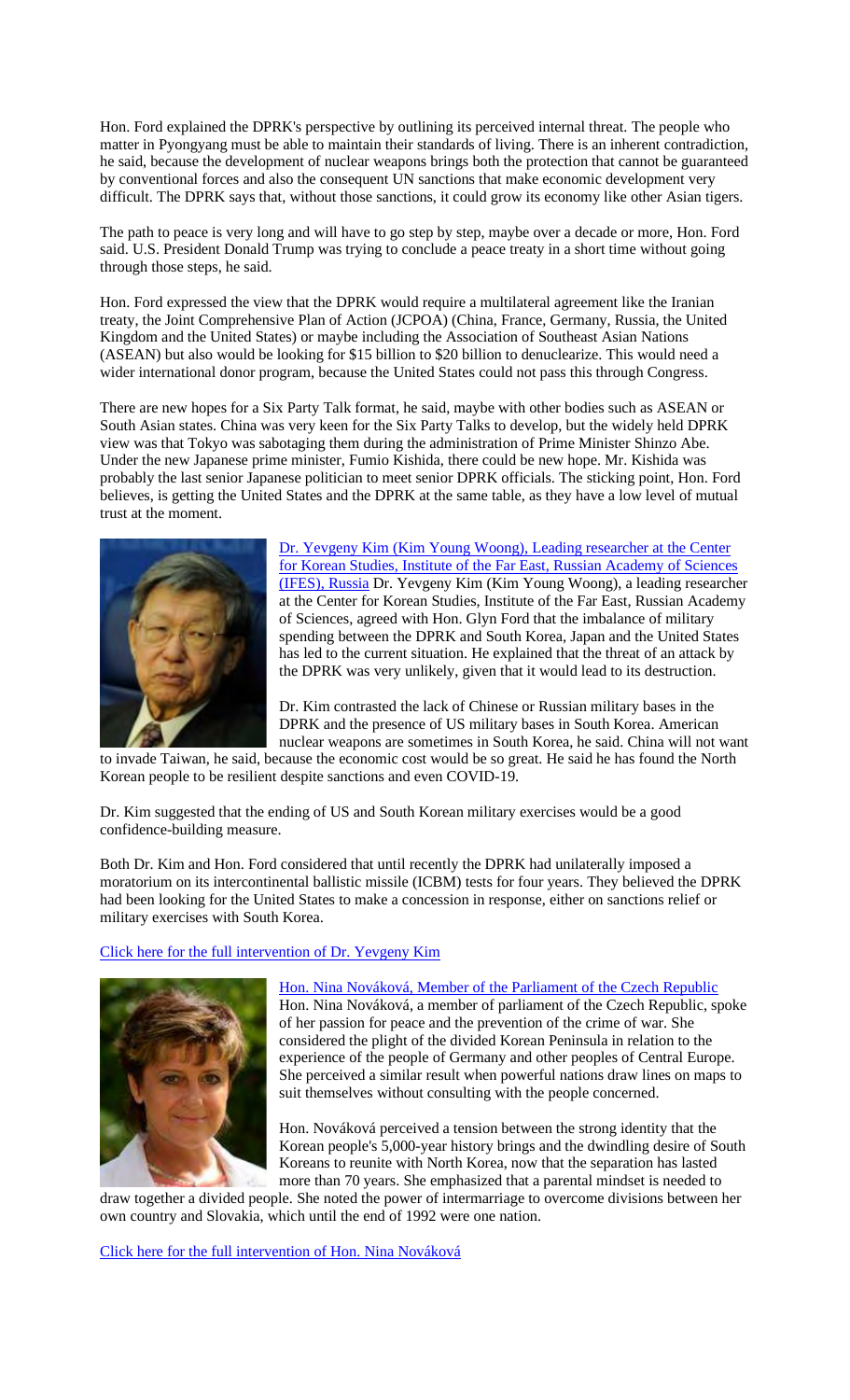

### Intervention of Dr. Katsumi Otsuka at the Think Tank 2022 Forum

Written by Dr. Katsumi Otsuka, Chair, UPF for Europe and the Middle East **■ 01 February 2022** 

### **Intervention of Dr. Katsumi Otsuka, Chair, UPF for Europe and the Middle East at the Opening Session of the Think Tank 2022 Forum on 1 February, 2022.**

Respected Panelists, Ambassadors for Peace and dear UPF friends!

I am very happy to greet you representing the UPF Europe and the Middle East. I would like to express my sincere gratitude for your participation in this program: Think Tank 2022 Global Forum.

Last year 2021, as you know well, we organized various webinars on the topic of the peaceful re-unification of the Korean Peninsula commemorating the 30<sup>th</sup> anniversary of the UPF founder's meeting with the president of North Korea, Kim Il‐sung.

It was our greatest happiness that we could invite many well‐ known political leaders, religious leaders, scholars, leaders from business and media fields to our program. As a result of these



webinars, THINK TANK 2022 was created for the purpose of realizing peace on the Korean Peninsula and throughout the world. The program you are joining now is the start of a series of programs in the name of Think Tank 2022.

As you know, the origin of the UPF can be sought back in the last century. Humanity experienced all kinds of tragic wars in the 20<sup>th</sup> century. The Korean War, which broke out in 1950, is described by scholars as the 3<sup>rd</sup> World War, which resulted the division of a family, a tribe, the nation of Korea and the world. It is not, therefore, too much to say that the division of Korea was not the simple division of a nation, but rather it was the manifestation of the entire division of humanity.

Dr. Sun Myung Moon and his wife, Dr. Hak Ja Han Moon, were both born in what is now North Korea. They experienced Japan's 36‐year rule, the 2nd World War and the Korean War. The division of Korea has prevented both of them from seeing their relatives in North Korea. When he was in his 20's, Dr. Moon was arrested by the North Korean Government and sentenced to five years of hard labor in an extermination camp. According to Dr. Moon, he witnessed many people dying of hunger, sickness, and execution. In the case of Dr. Hak Ja Han Moon, at the age of 6 she escaped from North to South Korea and experienced the life of a refugee there. These experiences surely motivated them to work for world peace and for the peaceful reunification of their nation by dialogue with mutual respect.

Dr. & Mrs. Moon took a crucial step 30 years ago towards the establishment of peace on the Korean Peninsula. They visited Pyongyang, North Korea, in December 1991, and had a peace talk with President Kim Il‐sung who once attempted to kill Dr. Moon. It was amazing to me that they embraced President Kim, going beyond their terrible past experiences. The agreement they signed became North Korea's fundamental foreign policy framework towards South Korea in the 1990's. Dr. & Mrs. Moon played a crucial role in citizen diplomacy between North and South Korea. Dr. Hak Ja Han Moon has a strong hope to visit North Korea again. I fervently hope that her visit to North Korea will be realized someday soon in 2022.

I am very happy to share with you about the upcoming exciting event this February. UPF International is going to host the Summit Conference 2022 in the city of Seoul, Korea, from February 10‐13. Surprisingly, this Summit Conference is co‐sponsored by the Cambodian Government. The Invitation letter signed by both Prime Minister H.E.

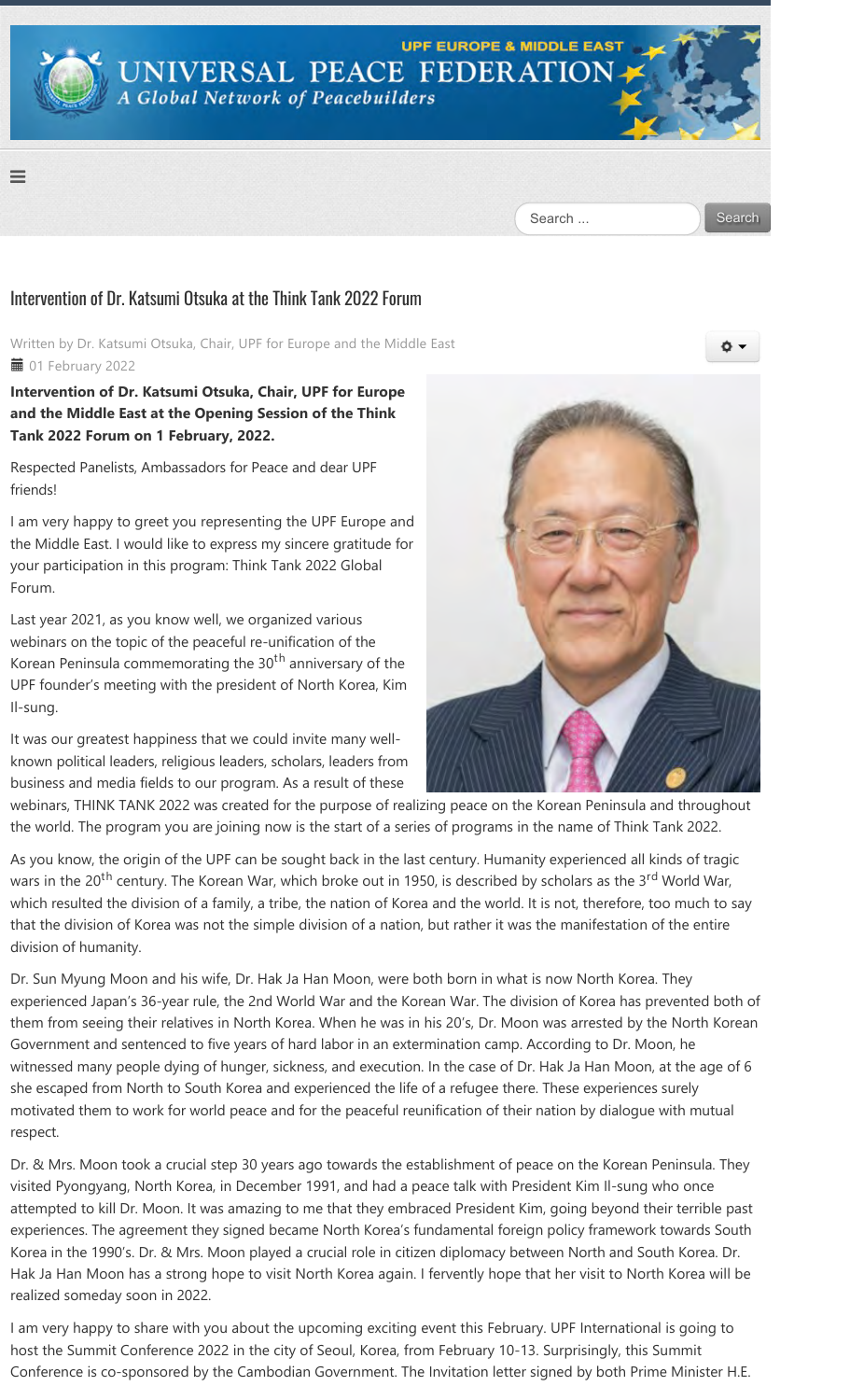Hun Sen and the former Secretary General of the United Nations, H. E. Ban Ki Moon, was sent out to 157 nations around the world. I am very excited about this event.

Dear UPF friends!

In today's world, many of the problems are intricately intertwined and cannot be solved by one country alone. Dr. & Mrs. Moon, therefore, have presented the new ideology of Head‐Wing Thought. According to the Founders' idea, the keywords of UPF will be "Empathy, Cooperation, Dialogue with the heart of living for the sake of others, True Love"

We are very fortunate to be able to keep climbing on with you towards the summit of world peace with the spirit of living for the sake of others.

I have more to share with you, but let me close my greetings here expressing my deep thanks again to you for participating in the Think Tank 2022 Global Forum webinars hosted by UPF Europe and the Middle East. May you have a fruitful discussion in this program.

Thank you very much.

## RELATED ARTICLES

- Intervention of H.E. Shinzo Abe in the 7th Rally of Hope
- **Intervention of Mr. Keith Bennett in the IAED webinar on 5th march 2021.**
- **Intervention of Mr. Masayoshi Kajikuri in ILC 2021**
- Message of Pastor Paula White in the Prayer Rally for Peace
- **Intervention of Dr. Yoshimitsu Nishikawa in ILC 2021**

#### Contact us | Login | Privacy notice | Legal notice | Disclaimer

We are an international and interreligious network of individuals and organizations, including representatives from religion, government, civil society and the private sector dedicated to achieving world peace. UPF supports the work of the United Nations, particularly in the areas of interfaith peacebuilding, peace education, and the strengthening of marriage and family.

**Universal Peace Federation is an NGO in General Consultative Status with the Economic and Social Council of the United Nations**

**We support and promote the work of the United Nations and the achievement of the Sustainable Development Goals**

Copyright ©2006‐2022 Universal Peace Federation. All rights reserved.

JSN Boot template designed by JoomlaShine.com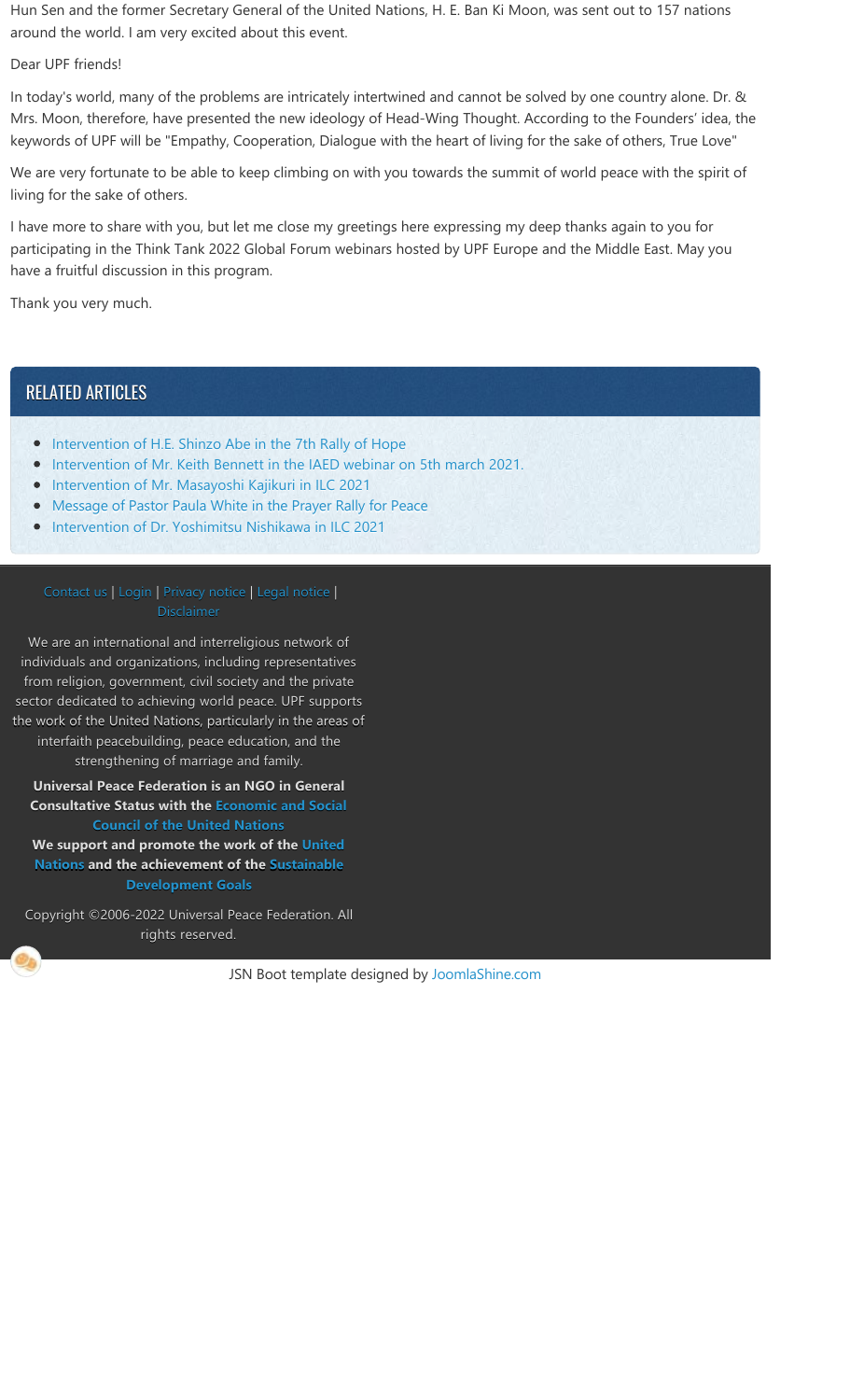

### Intervention of Dr. Yevgeny Kim at the Think Tank 2022 Forum

Written by Dr. Yevgeny Kim (Kim Young Woong), Leading researcher at the Center for Korean Studies, Institute of the Far East, Russian Academy of Sciences (IFES), Russia **■ 01 February 2022** 

Intervention of Dr. Yevgeny Kim (Kim Young Woong), **Leading researcher at the Center for Korean Studies, Institute of the Far East, Russian Academy of Sciences ﴾IFES﴿, Russia, at the Opening Session of the Think Tank 2022 Forum on 1 February, 2022.**

The situation around the Korean Peninsula now is generally not particularly alarming, although it may change during this year, and perhaps soon.

The situation is not particularly alarming because the United States, the European Union, NATO have become prisoners of their own inflated and hyped story about some intentions of Russia to invade Ukraine. Therefore, they are now not so interested in Korea and the situation around the Korean Peninsula.

North Korea has made infrequent tests of short‐range surface‐ to‐surface missiles and cruise missiles there, and the launches of hypersonic missiles with short range, so that they do not threaten the United States, and it makes no sense for North



O T

Korea to demonstrate its military capabilities against other states. Although it must be said that by launching a hypersonic missile from a mobile platform, North Korea has shown the fairly successful development of various methods for launching such missiles, which, however, are at the initial stage of production.

On the other hand, it is impossible not to pay attention to the fact that both Japan and South Korea have been rapidly increasing spending on military purposes in recent years. So, for example, the annual increase in South Korea's military spending in recent years is 7.5%, and according to the defense plan for 2021‐2022, the annual military spending of the Republic of Korea will be more than the spending of the second military power in the world ‐ Russia. Also, Japan spends more than Russia on military purposes, though, according to its constitution, it should not fight with anyone.

In addition, in October of last year, South Korea launched a rocket with a model or layout satellite that weighed half a ton. At the same time, the first stage of the South Korean missile had a thrust force of 300 tons, which makes it possible for it to launch intercontinental ballistic missiles that are powerful in terms of the dimensions and striking capabilities of warheads.

As you know, in May 2021, the United States officially lifted all restrictions on the range and weight of a payload launched with a rocket from South Korea. The actual presence of an intercontinental ballistic missile in Japan has long been confirmed by the withdrawal of satellites from the Japanese cosmodrome.

Until the United States throws a tantrum on North Korea, as it does with Russia's alleged attack on Ukraine or China's equally mythical intention to attack Taiwan, North Korea will quietly improve its defense systems, but the focus will be on economic objectives.

The recent Plenum of the Central Committee of the Workers' Party of Korea, as well as the meeting of the Politburo of the Central Committee of the Workers' Party of Korea, and the meetings and conferences held by agricultural workers, showed that it is more important for the DPRK this year to reinforce the achievements of the past year. For example, the construction of 10,000 apartments in Pyongyang annually in beautiful high-rise comfortable buildings, as well as the completion of the construction of the exemplary county town of Samjien, the construction of housing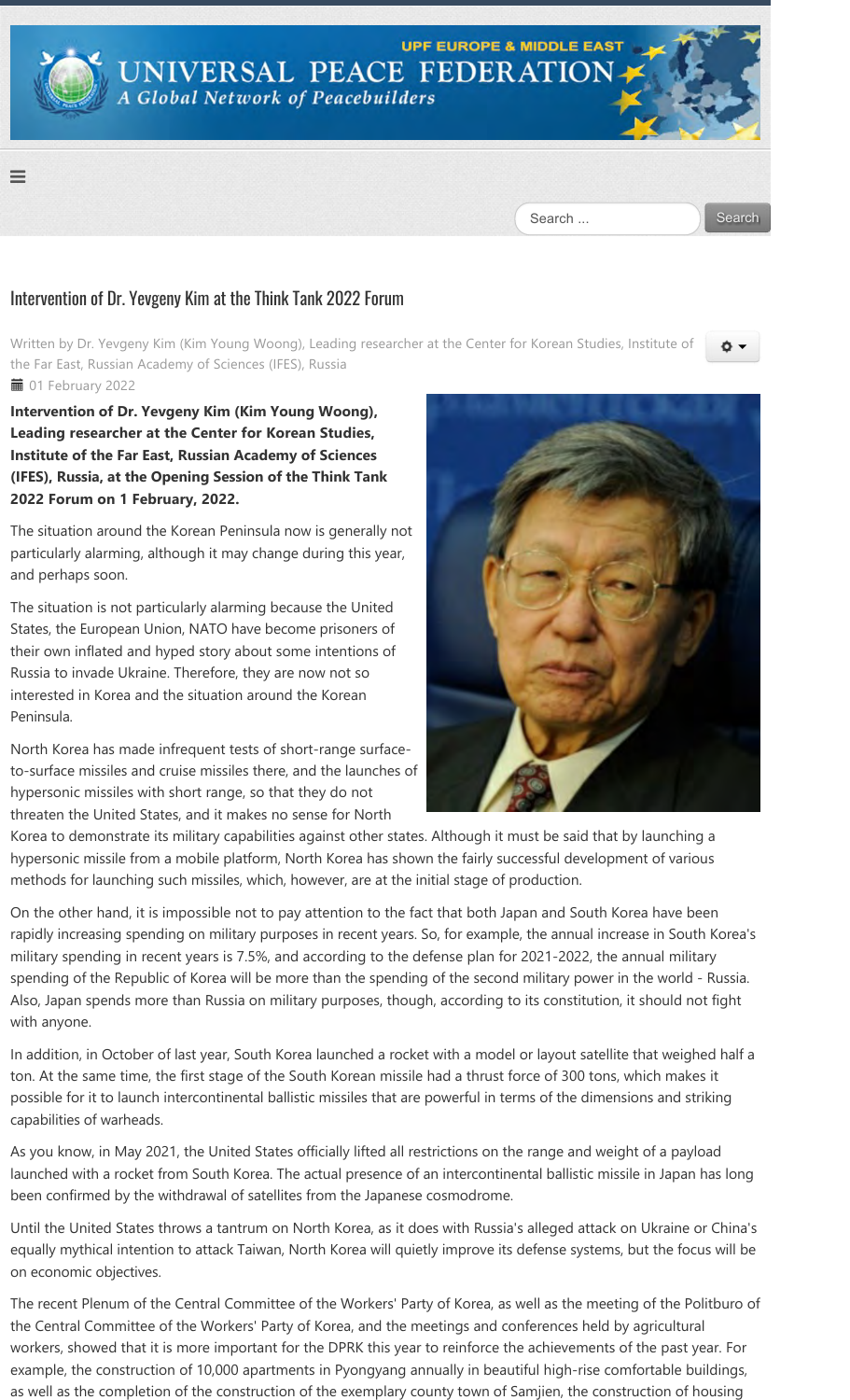for workers at the Komdok mining enterprise.

Three days ago, the North Korean leader was at the construction site of a large greenhouse complex for a cooperative in the province of South Hamgyong, by the way, where the father of current South Korean President Moon Jae-in was born and raised. And he entrusted its building to army builders. So, the North Korean army is not only engaged in defense, but also actively involved in the economic development of the country, which confirms the point of view that it is not preparing to attack. And now the most important problem in the country is to seriously increase the harvest of rice and wheat, respectively, by reducing the share of corn in the diet of the population. This is a very serious task.

Much of the situation on the Korean peninsula will depend on the actions of the United States, as well as who will win the presidential election in South Korea. As you know, for the period 2019‐2021, that is, for 3 years, the United States conducted about 250 joint military exercises in South Korea. Why so many in foreign territory?

I want to remind you that in 2018, then‐President D. Trump spoke about the uselessness of military exercises in South Korea and promised the North Korean leader in Singapore to significantly reduce them, and to completely cancel the exercises that irritate the northerners. In addition, during the same time, the United States imposed 20 different sanctions against the DPRK. Although North Korea has not conducted nuclear tests and has not conducted test launches of intercontinental missiles for 4 years, the United States vetoed two times the proposals submitted by Russia and China to the UN Security Council to ease sanctions against the DPRK, at least on humanitarian aspects.

5 years ago, when President Moon Jae‐in took up office, he set as his task to achieve by May 2022 the decision to transfer the operational command of the South Korean troops into the hands of the South Korean army itself in wartime. President Trump gave at least lip service to President Moon's plans positively, and substantive negotiations began to sign such an agreement and implement it.

For the sake of this, South Korea signed an agreement on the purchase of expensive American heavy fighters of the F‐35 generation, for more than \$100 million each, and agreed that a joint command of the American and South Korean forces would be created, headed by a South Korean 4‐star a general who is not in military service.

However, a perfectly reasonable question arose, what would he do if his deputy was an American four‐ or three‐star general in military service and who, of course, would not take into account the opinion of a person who would not have any levers of military influence. As a military retiree, he is a retiree.

In addition, if a candidate wins the presidential election on March 9 in South Korea, who declares the possibility of launching a preventive strike against the DPRK, as well as importing American nuclear weapons into the territory of their country or additionally deploying the THAAD anti‐missile system in South Korea, then the situation will be very disturbing. Russia's analysts do not expect any military conflict between China and Taiwan initiated by China until at least 2035.

China, which determines policy with a long‐term vision, building its policy not for 4 or 5 years, but for a long period of time, there is no need to use force against Taiwan, because, the natural development of economic and cultural ties between China and Taiwan will gradually lead to the unification of China with Taiwan. Another issue is that I am skeptical about the prospect of unification of Korea, as long as there are politicians who claim the presidency from the country's two largest parties, make such irresponsible statements regarding pre‐emptive strikes.

Russia's position on the situation around the Korean Peninsula remains the same: we proceed from the need to ensure equal security for all countries in the region, to renounce attempts to impose only its own model of life on all countries in the region, to renounce attempts to circumvent international law, replacing them with some invented rules themselves.

We are confident that only through political and diplomatic means can peace be achieved, and this means negotiations, step‐by‐step decisions and compromises based on the principle of equal and indivisible security and respect for the right of each state to live by its own laws, respecting and observing international law. There is no need to demonize anyone; we should respect and observe the right of every people to live according to their traditions and culture, in good neighborliness and cooperation, without placing illegal barriers on them. Then there will be lasting peace in the region and in the world.

# RELATED ARTICLES

- **Intervention of Dr. Alexander Zhebin in ILC 2021**
- **Intervention of Hon. Dr. Elena Grigorievna Drapeko in ILC 2021**
- **Intervention of Mr. Nikolay Kizimov in the Think Tank 2022 Forum**
- **Intervention of Dr. Vladimir Petrovsky in ILC 2021**
- ILC2021-7 Session 2 Intervention of Archpriest Vladimir Fedorov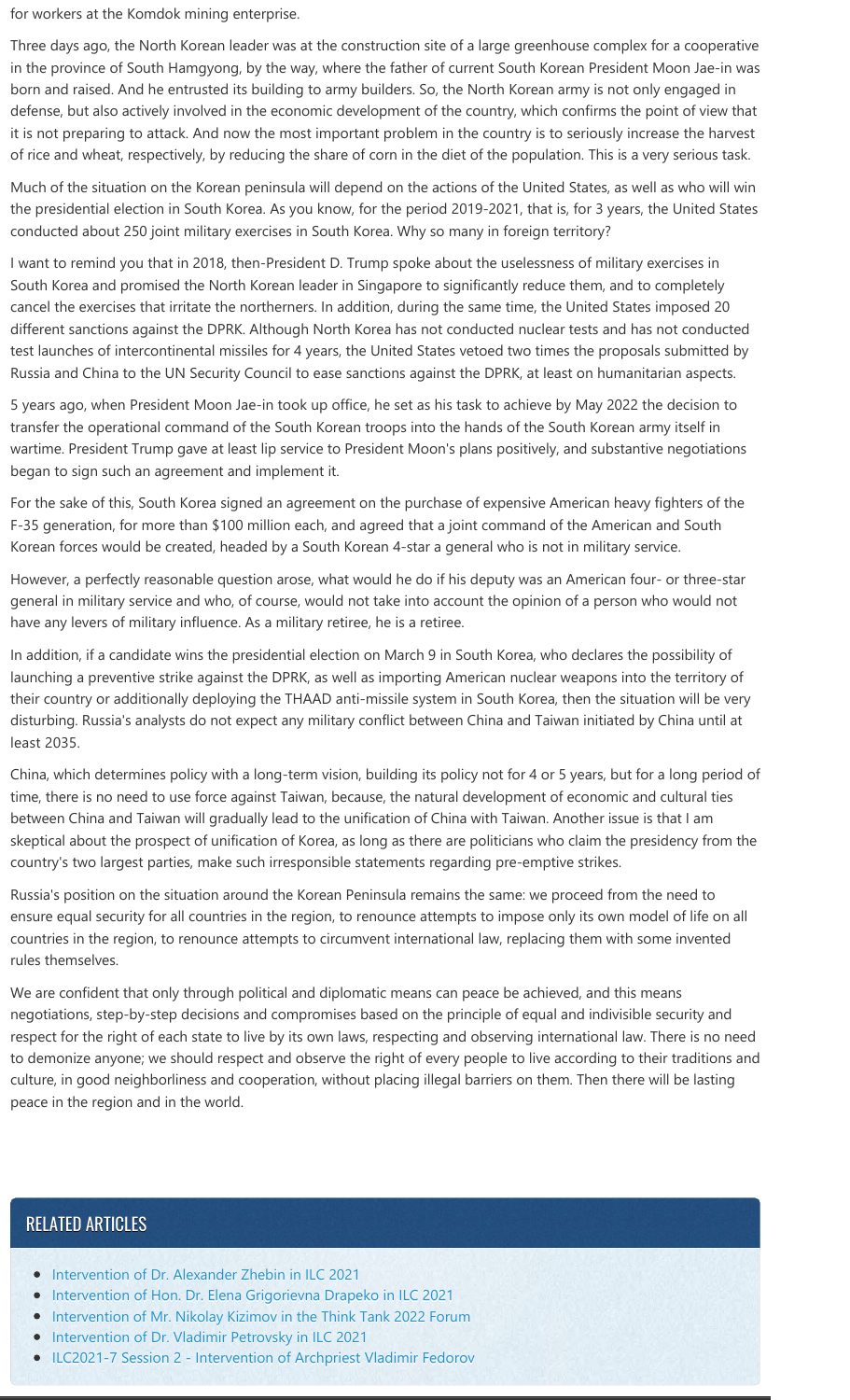

## Intervention of Hon. Nina Nováková at the Think Tank 2022 Forum

Written by Hon. Nina Nováková, member of parliament of the Czech Republic **■ 01 February 2022** 



#### **Intervention of Hon. Nina Nováková, member of parliament of the Czech Republic, at the Opening Session of the Think Tank 2022 Forum on 1 February, 2022.**

۰

Ladies and gentlemen, dear friends,

I am very honoured to participate in your conference. At the same time, I am well aware, like all of you, that it is taking place at a time when the attacks of evil, whose only aim is to divide humanity by all possible means, are getting stronger and stronger.

I am from the Czech Republic, very far – 8 249 kilometres – from Korea, but our countries are close to each other in our shared experience of having had our borders redrawn as a result of war.

As a child I heard from my family how they used to feel at home not only in Czechia, but also in the large central European monarchy, where people of eleven different nationalities and believers of different faiths, including Judaism

and Islam, lived together in peace and harmony. This ended with the collapse of the monarchy at the end of the first world war when the geopolitical map was redrawn and new, small, independent states came into being. Within twenty years, within just one generation, however, many of them, including my own country, Czechoslovakia, succumbed to the Nazi totalitarian regime.

At the end of the second world war, the Allied powers decided to redraw central Europe yet again. The main line was a division between the Soviet block and Western Europe. Only three years later, our country, a highly educated, industrially developed pluralist democracy, ended up on the side where civil liberties quickly disappeared and a one‐ party system, the rule of the Communist Party, was embedded into the Constitution.

The fate of our nearest western neighbour, the so-called East Germany, was even worse. The iron curtain divided not only the nation, but also families, for forty long years.

Let me share an interesting fact with you, to illustrate how European countries are strongly aware of their national identities. When the Communist block collapsed and my country, the Czechoslovak Federal Republic, regained its freedom, the nation ethnically closest to us, the Slovak nation, decided to go its own, separate way. That is what they decided to do, but despite our separation we have remained the closest central‐European partners, our languages are very similar and thousands of families both in Czechia and Slovakia are truly Czecho‐Slovak.

Now let's return to the situation in former East Germany. The state regime kept many families strictly divided, but, thanks to God, the continuity of human connections managed to bridge those forty years of Communist rule. Even though, this year, Germany will have been reunified for thirty‐two years, some studies still show evidence of a remaining divide between the Western and the Eastern Germans.

Korea, with its long history spanning millennia, has not been divided by a line into eastern and western parts. That line on the 38<sup>th</sup> parallel north was not drawn by the Korean nation, it was not drawn by the forefathers of today's young Koreans in the North and in the South. The people of Korea did not deliberately split their heart and their mind.

Both on the 14<sup>th</sup> meridian here in my country and on the 126<sup>th</sup> meridian in Korea the fate of millions of families was